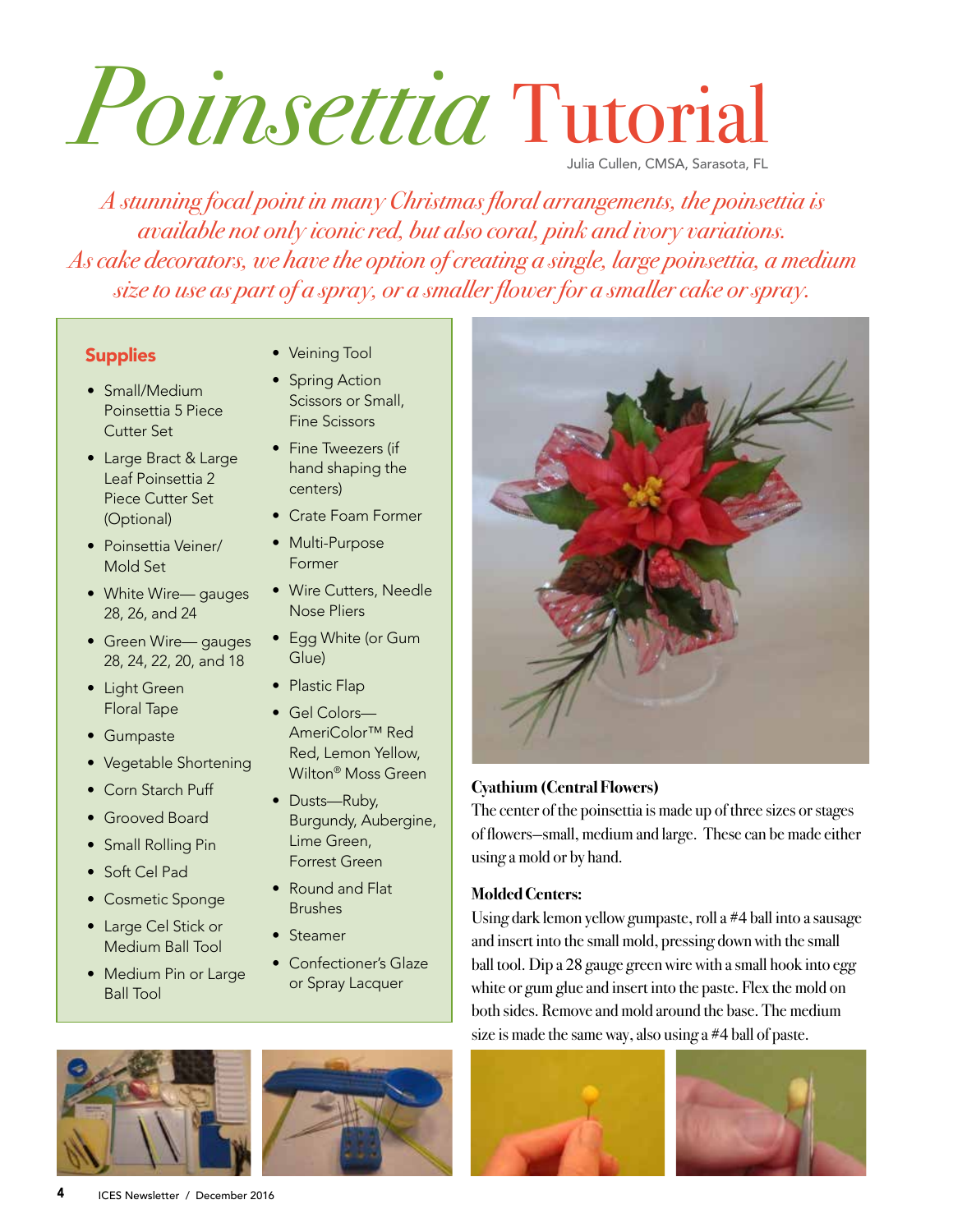

The large flower is made the same way as the small and medium, except use a #5 ball of paste. Once it is removed from the mold, using a pair of spring action scissors, make small snips at the top to create "hairs".

\*Note—A blue nine-cavity mold is shown which is now a six -cavity mold available thru First Impressions Molds™. There is now a green three-cavity mold available that works better (but didn't arrive in time for the picture) available thru International Sugar Art Collection (ISAC).

#### **Hand Shaped:**

To create the small cyathia, insert a 28 gauge green wire with a small hook and dipped in egg white into a #4 ball of dark lemon yellow gumpaste. Mold and taper around the base forming a small balloon shape. Using tweezers, at an angle, pinch each side creating two ears or a heart shape.

The medium cyathia is made the same way, except instead of creating a heart shape, use the tweezers to make two pinches parallel to each other making a lip shaped balloon.

For the large cyathia, begins the same way except using a #5 ball of paste, then pinch a small portion at the top into a column. Using a pair of spring action scissors, make small snips at the top to create "hairs" (a small radish shape).

#### **Bracts (Petals):**

The bracts of the poinsettia are what most people consider to be the petals, or the colored part of the flower. These can be made using red, coral, pink or ivory gumpaste. For a dark red, gel color may be added while making the gumpaste for the best results. If using pre-made gumpaste, mixing red powder with a small amount of white vegetable shortening before adding to the paste will create less stickiness and difficulty.

Using the gumpaste color of your choice, roll a #14 sausage over the 5 ridges of the board, rolling up and rolling down gradually until the paste is thinned out appropriately. Remove and turn over. Cut out the appropriate number of extra small bracts for the size desired. (Keep the bracts you are not working on covered in your plastic flap so they don't dry out!) Dip a 28 gauge white wire into egg white and gently insert half way up the bract. Mold around the base. Vein on the flat side (wire facing up) pressing with a cosmetic sponge. Remove from veiner and place on soft side of the Cel Pad (wire still facing up). Soften the edges of the bract using the medium ball tool. Turn the bract over and hollow the base using the veining tool. Place on foam former or a multi-purpose former to dry. Once petals are dry, using light green half-width floral tape, tape the wire from the base of the petal about one inch down.

Repeat the above steps for the medium bracts, except soften the edges with the medium pin or large ball tool. For the large bracts use #16 sausages of gumpaste and dry in the multi-purpose former. (See production list for wire gauges.)



*Article continues on the next page.*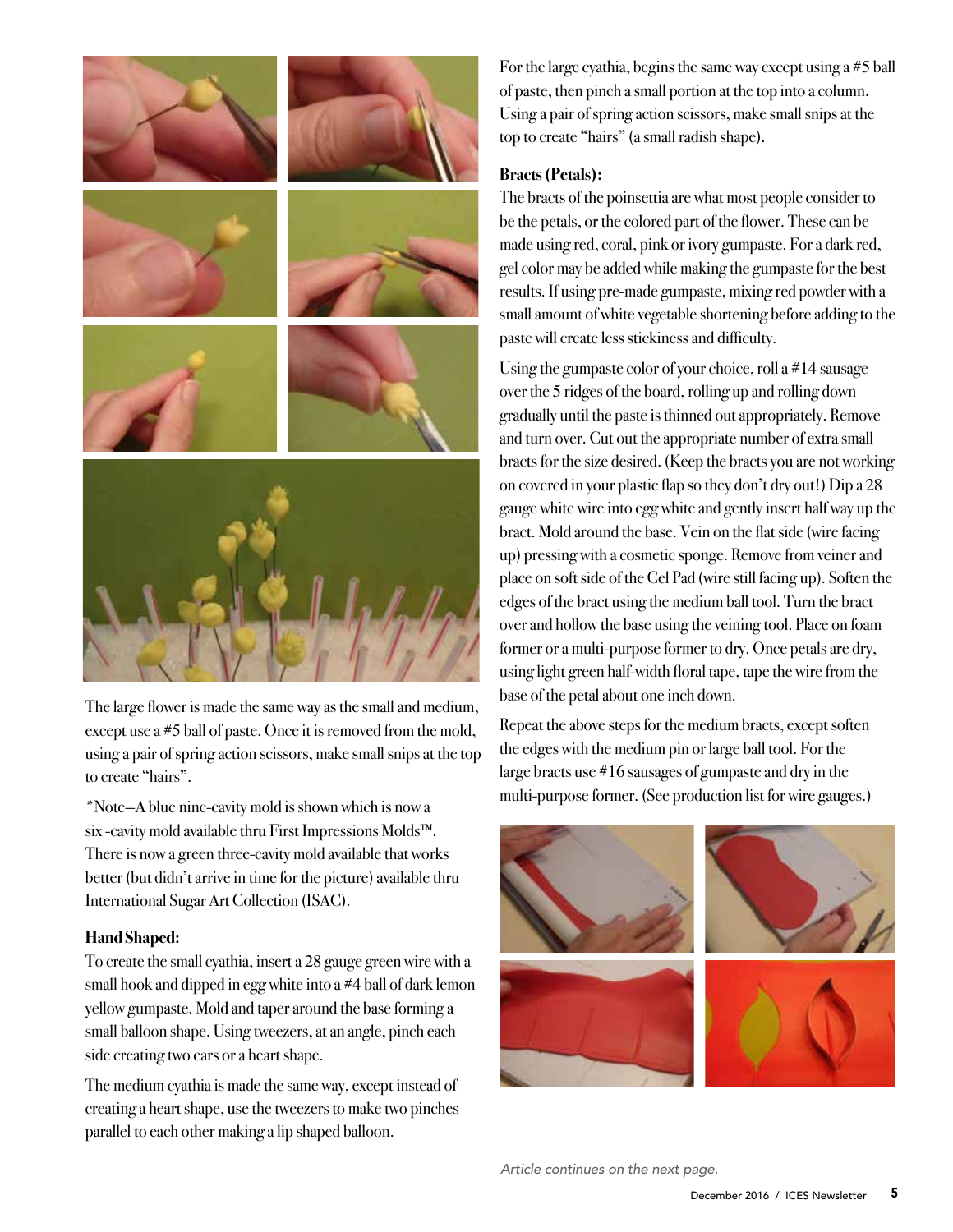

#### **Green Leaves:**

Using pale moss green gumpaste, roll a #16 sausage over the 5 ridges of the board, rolling up and down gradually until the paste is thinned out appropriately. Remove and turn over. Cut out the small and medium leaves. Keep the leaves you are not working on covered in your plastic flap so they don't dry out! Dip a 24 gauge green wire in egg white and insert it half way up the leaf. Mold around the base. Vein the flat side (wire facing up) pressing with a cosmetic sponge. Remove from the veiner and place on the soft side of the pad (wire still facing up). Soften the edges using the medium pin or large ball tool. Turn the leaf over and hollow the base using the veining tool. Dry on the multi-purpose former. Once petals are dry, using light green half-width floral tape, tape the wire from the base of the petal about one inch down.

To make the large leaf, use a #13 ball of paste on the longer ridge, repeating the above steps using a 22 gauge wire.

#### **Dusting**

#### **Cyathium/Yellow Centers:**

Once centers are dry dust all three sizes with Lime Green dust at the base. If doing a white or ivory poinsettia, this is all you will need. For other colors, dust an accent color between the ears or lobes of the heart shape, on one side of the lips of the medium size, and at the base of the snips (or "hairs") of the large flowers. (I used Ruby for my accent color.)

#### **Bracts/Petals:**

Once dry and the base is taped, using a soft round brush dust the center, both front and back of each bract with a mixture of Ruby and Burgundy dusts for a dark red poinsettia. On the

edges, use a flat brush to dust Aubergine from the edge towards the center, both front and back, giving the bract more shading and definition. The base of each bract is then dusted with Lime Green, front and back.

#### **Leaves:**

Once dry and the bases are taped, use a soft round brush to dust the center with Lime Green. With a flat brush, dust the edges, from the edge towards the center, and up the center vein with Forrest Green. Dust the base of the leaf with the accent color (Ruby/Burgundy mixture, in this example). Dust both the front and the back in this fashion.

After the leaves are dusted, steam them to set the colors and then paint or spray with Confectioner's Lacquer.

\*More color options, along with fantasy options, are available in Nicholas Lodge's Craftsy class, "Sweet Seasons Winter Poinsettia."

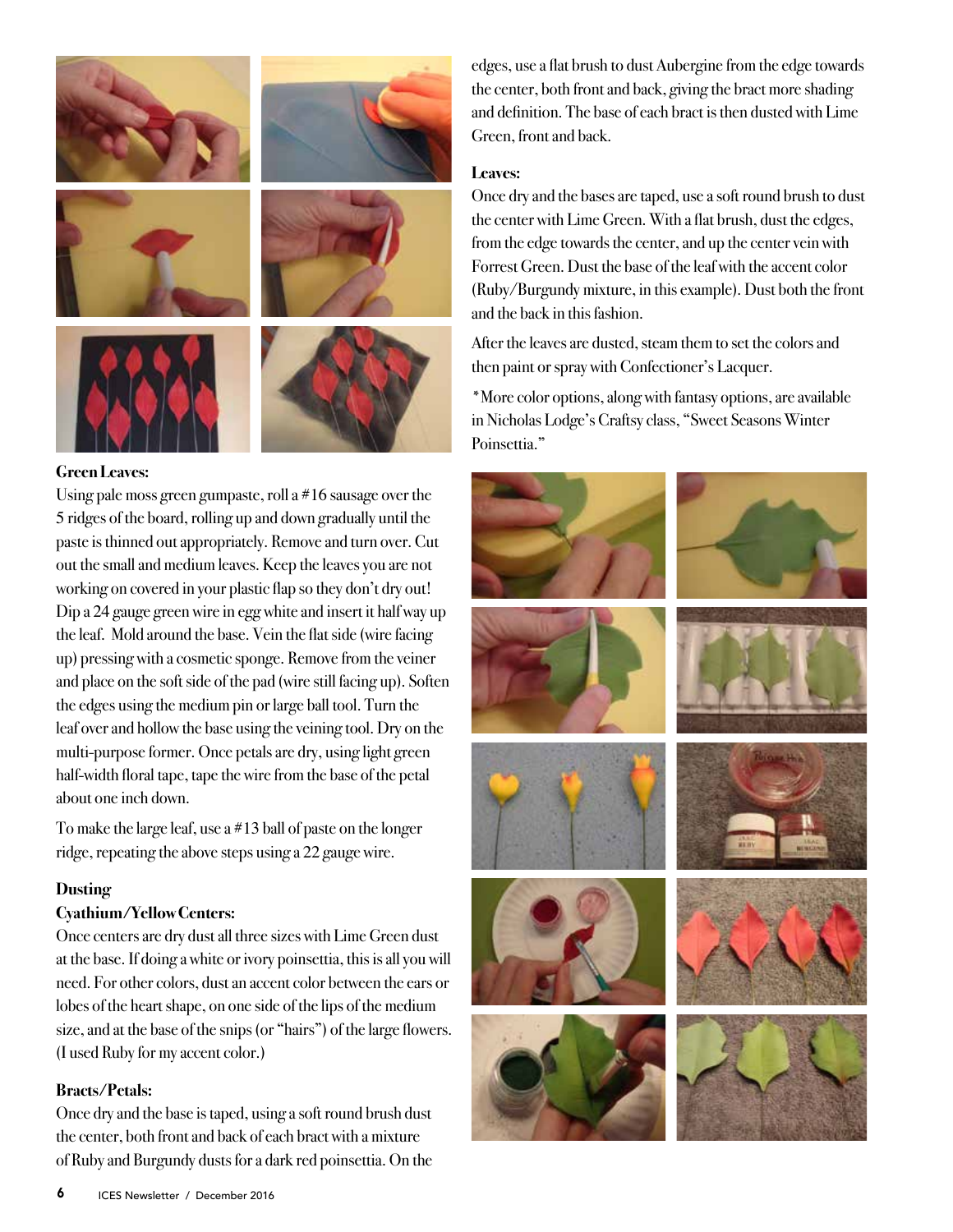#### **Assembly:**

The assembly for the poinsettia is slightly different than most flowers. In order to keep the flower more realistically flat, the components should be divided into three fairly equal groupings. Next, bend the wires at right angles to the bracts/leaves with the smallest size about  $\frac{1}{4}$ " from the base, increasing the distance slightly for each increasing size, i.e. the extra small ¼", the small  $\frac{3}{8}$ ", the medium slightly more, etc.

Tape each grouping to form one-third of a circle, starting with the yellow cyathium/centers, bracts, and then leaves, using half width light green floral tape. Once this is completed, use full-width light green floral tape to join two of the sections; then add the third section. Adjust the spacing of the petals/leaves by gently grasping the pieces near the wires (not at the tips—they may break!) to perfect the shape of your flower. Steam the finished poinsettia to set the colors on the cyathium and bracts/ petals.

\*Note—I like to have a folded hand towel on my work space during assembly for extra padding in case of accidental dropping or tapping of pieces on the table. You don't want breakage this close to completion!



#### **Production List**

Small Poinsettia (approximately 6" diameter) 2 each cyathium 28 gauge green wire 5 each extra small bracts 28 gauge white wire 7 each small bracts 28 gauge white wire 3-5 small leaves 24 gauge green wire Assembly 20 gauge green or white wire

Medium Poinsettia (approximately 8" diameter) each cyathium 28 gauge green wire each extra small bracts 28 gauge white wire each small bracts 28 gauge white wire each medium bracts 26 gauge white wire each small leaves 24 gauge green wire each medium leaves 24 gauge green wire Assembly 18 gauge green or white wire

Large Poinsettia (approximately 10" diameter) each cyathium 28 gauge green wire each extra small bracts 28 gauge white wire each small bracts 28 gauge white wire each medium bracts 26 gauge white wire each large bracts 24 gauge white wire each small leaves 24 gauge green wire each medium leaves 24 gauge green wire each large leaves 22 gauge green wire Assembly 18 gauge green or white wire



*Article continues on the next page with a recipe for gumpaste.*